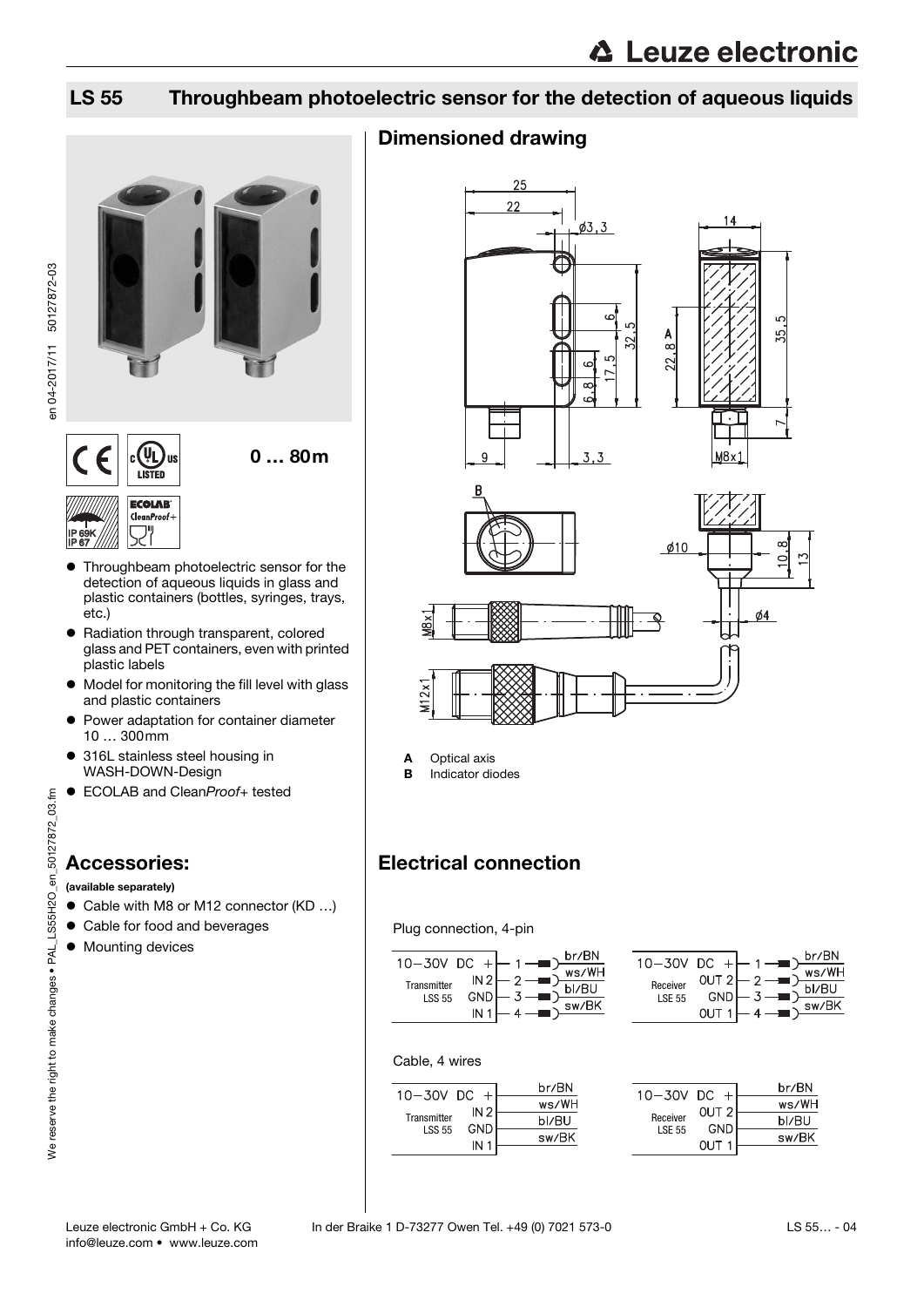# **△ Leuze electronic**

Operating range [m] Typ. operating range limit [m]

**Diagrams** 

**A** Sensitivity level 1 **B** Sensitivity level 2 **C** Sensitivity level 3 **D** Sensitivity level 4

 $10<sup>0</sup>$ 10<sup>1</sup>  $10^{2}$ 10<sup>3</sup> <sub>10</sub>  $\overline{10}$  $10<sup>6</sup>$ 

Factor

 $\begin{array}{|c|c|c|c|c|}\n\hline\n0 & 64 & 80 \\
\hline\n\end{array}$ 

**Typical function reserve**

0.05 0.5 5 Distance [m]

 $\searrow$  $\blacksquare$ ES M

Tables

## LS 55

**A B C D**

4

## Technical data

### Optical data

Typ. operating range limit <sup>1)</sup> Operating range 2) Application range Light source  $3$ )<br>Wavelength

### Timing

Switching frequency 350Hz<br>Response time 1.43ms Response time  $\begin{array}{ccc} 1.43 \text{ms} \\ \text{Readiness delay} \end{array}$  (300 ms) Readiness delay

### Electrical data

Operating voltage UB4) Residual ripple<br>Open-circuit current  $\begin{array}{rcl}\n\text{Residual ripple} & \text{S} & \text{S} & \text{S} & \text{S} & \text{S} & \text{O} & \text{O} \\
\text{Desidual ripple} & \text{S} & \text{S} & \text{S} & \text{O} & \text{O} \\
\text{Open-circuit current} & \text{S} & \text{S} & \text{P} & \text{S} & \text{P} \\
\text{Switching output} & \text{S} & \text{S} & \text{S} & \text{P} & \text{F} \\
\end{array}$ 

Function light/dark switching<br>Signal voltage high/low  $\geq (U_B - 2V)/\leq 2V$ Signal voltage high/low  $≥ (U_B - 2V)/≤ 2$ <br>Output current max 100mA Output current<br>Sensitivity

### Indicators Green LED ready<br>
Yellow LED ready

**Mechanical data**<br>Housing Housing roughness <sup>5)</sup><br>Connector

### Environmental data

Ambient temp. (operation/storage) <sup>6)</sup><br>Protective circuit <sup>7)</sup> VDE safety class 8) Degree of protection IP 67, IP 69K 9<br>
Environmentally tested acc. to ECOLAB, CleanProof+ Environmentally tested acc. to<br>Light source Light source exempt group (in acc. with EN 62471)<br>Standards applied exempt group (EC 60947-5-2) Standards applied IEC 60947-5-2 Certifications UL 508, C22.2 No.14-13 4) 6) 10)

### Additional functions

| Transmitter sensitivity (see Sensitivity adjustment) |                      |
|------------------------------------------------------|----------------------|
| Pin 2 active/not active                              | $\geq$ 8V/ $\leq$ 2V |

| Pin 2 active/not active |  |
|-------------------------|--|
| Pin 4 active/not active |  |
| Activation delay        |  |
| Input resistance        |  |
|                         |  |

1) Typ. operating range limit: max. attainable range without function reserve in transmitting level 4  $\overline{3}0k\Omega$ 

 $\geq 8V/\leq 2V$  $\leq 1 \text{ ms}$ 

- 2) Operating range: recommended operating range with function reserve in transmitting level 4
- 3) Average life expectancy 100,000h at an ambient temperature of 25°C 4) For UL applications: use is permitted exclusively in Class 2 circuits according to NEC
- 
- 5) Typical value for the stainless steel housing
- 6) UL certified in the temperature range -30 $^{\circ}$ C to 55 $^{\circ}$ C, operating temperature in transmitting level 4 is limited to -30°C … +55°C 7) 2=polarity reversal protection, 3=short circuit protection for all transistor outputs
- Rating voltage 50V
- 9) Only in combination with M12 connector
- 10) These proximity switches shall be used with UL Listed Cable assemblies rated 30V, 0.24A min, in the field installation

### **UL REQUIREMENTS**

Enclosure Type Rating: Type 1 **For Use in NFPA 79 Applications only.**

Adapters providing field wiring means are available from the manufacturer. Refer to manufacturers information. **CAUTION** – the use of controls or adjustments or performance of procedures other than those specified herein may result in hazardous radiation exposure.

**ATTENTION !** Si d'autres dispositifs d'alignement que ceux préconisés ici sont utilisés ou s'il est procédé autrement qu'indiqué, cela peut entraîner une exposition à des rayonnements et un danger pour les personnes.



light path free

0 … 80m

Housing **AISI 316L** stainless steel, DIN X2CrNiMo17132, W.No1.4404<br>Housing design **AISI 316L** MASH-DOWN design WASH-DOWN design Housing roughness <sup>5)</sup> Ra ≤ 2.5<br>Connector AISI 316L stainless steel, DIN X2CrNiMo17132, W.No1.4404 Optics cover coated plastic (PMMA), scratch resistant and non-diffusive Operation plastic (TPV-PE), non-diffusive Weight with M8 connector: 40g with 200mm cable and M12 connector: 60g with 5000mm cable: 110g Connection type M8 connector, 3-pin or 4-pin, 0.2m cable with M12 connector, 4-pin, 5m cable, 4 x 0.20mm²

-30°C … +65°C/-30°C … +70°C 2, 3 III Chemical resistance tested in accordance with ECOLAB and CleanProof+ (see Remarks)

## **Remarks**

### **Observe intended use!**

- $\ddot{\phi}$  This product is not a safety sensor and is not intended as personnel protection.
- $\ddot{\phi}$  The product may only be put into operation by competent persons.  $\&$  Only use the product in accor-
- dance with the intended use.
- Colored liquids and labels increase the damping
- The function reserve can be adjusted on the transmitter (pin  $2 + \text{pin } 4$ )
- The function reserve can be reduced by misaligning the receiver
- A light axis consists of a transmitter and a receiver with the following designations:

 $LS = Complete light axis$ LSS = Transmitter LSE = Receiver

 A list of tested chemicals can be found in the first part of the product description.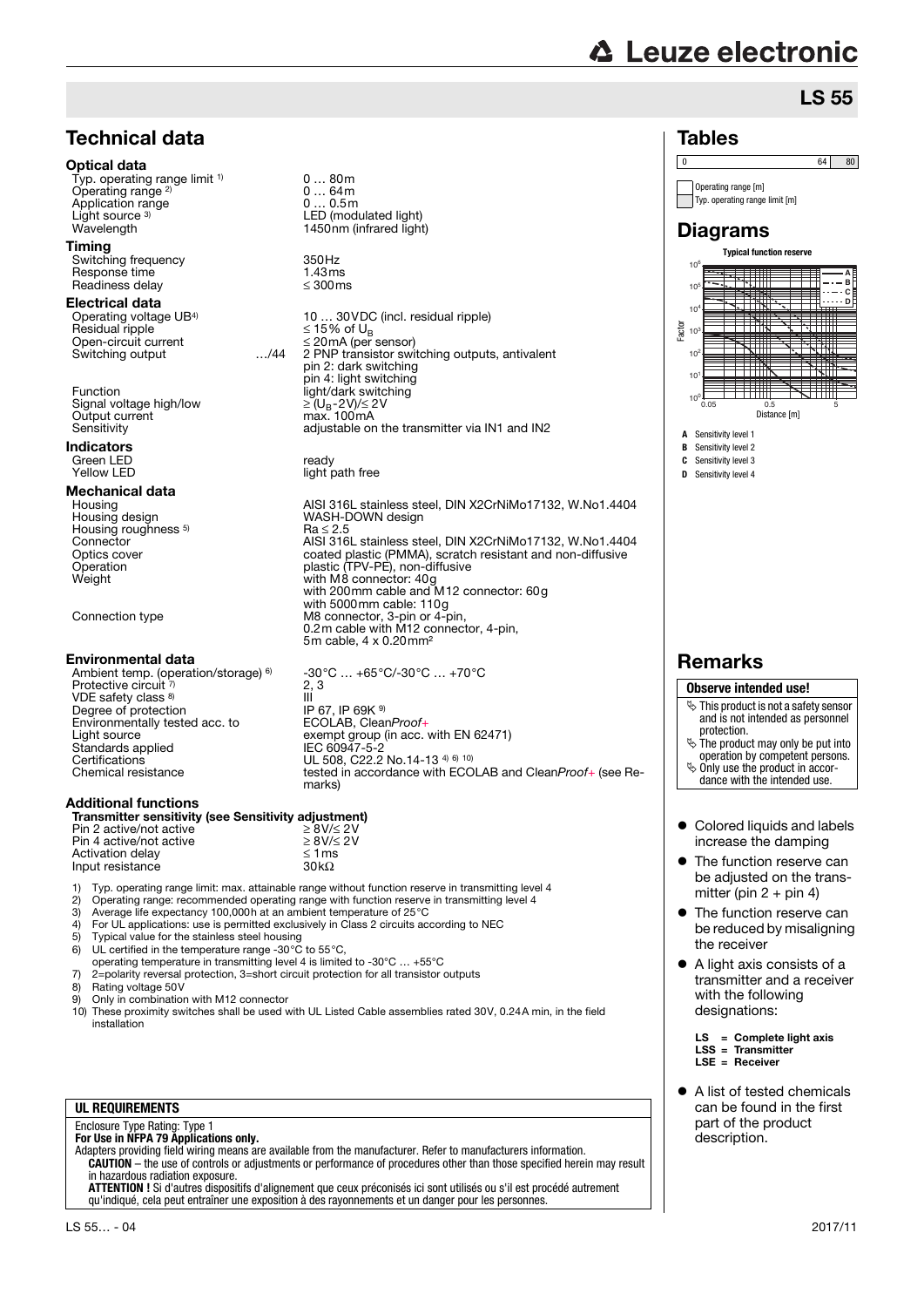## LS 55 Throughbeam photoelectric sensor for the detection of aqueous liquids

## Order guide

| <b>Selection table</b><br>Equipment $\blacklozenge$                                                                            |                                               | Order code $\rightarrow$ | aqueous liquids<br>ቴ<br>Detection | 200-S1:<br>771 (Tr)<br>772 (Re)<br>50127<br>Part no.<br>LS 55/4<br>Part no. | Detection of aqueous liquid | LS 55/44.H2O, 5000<br>Part no. 50137741 (Tr)<br>Part no. 50137740 (Re) | Customer-specific version | <b>200-1</b><br>5 (Re)<br>89<br>55/44.H2O.K<br>35<br>ss.<br>501<br>8<br>LS 55/4<br>Part no.<br>Part no | Fill-level | .50127771 (Tr)<br>.50130550 (Re)<br>ន្ត<br>LS 55/44<br>Part no.<br>Part no. |
|--------------------------------------------------------------------------------------------------------------------------------|-----------------------------------------------|--------------------------|-----------------------------------|-----------------------------------------------------------------------------|-----------------------------|------------------------------------------------------------------------|---------------------------|--------------------------------------------------------------------------------------------------------|------------|-----------------------------------------------------------------------------|
| Switching output                                                                                                               | 2 x PNP transistor output, antivalent         |                          |                                   |                                                                             |                             |                                                                        |                           |                                                                                                        |            |                                                                             |
| Switching function                                                                                                             | Pin 4: light switching                        |                          |                                   |                                                                             |                             |                                                                        |                           |                                                                                                        |            |                                                                             |
|                                                                                                                                | Pin 2: dark switching                         |                          |                                   |                                                                             |                             |                                                                        |                           |                                                                                                        |            |                                                                             |
| Connection                                                                                                                     | M8 connector, metal, 4-pin                    |                          |                                   |                                                                             |                             |                                                                        |                           |                                                                                                        |            |                                                                             |
|                                                                                                                                | M8 connector, metal, 3-pin                    |                          |                                   |                                                                             |                             |                                                                        |                           |                                                                                                        |            |                                                                             |
|                                                                                                                                | Cable 200 mm with M12 connector, metal, 4-pin |                          |                                   |                                                                             |                             |                                                                        |                           |                                                                                                        |            |                                                                             |
|                                                                                                                                | Cable 5000 mm, 4-wire                         |                          |                                   |                                                                             |                             |                                                                        |                           |                                                                                                        |            |                                                                             |
| <b>Indicators</b>                                                                                                              | Green LED: ready                              |                          |                                   |                                                                             |                             |                                                                        |                           |                                                                                                        |            |                                                                             |
|                                                                                                                                | Yellow LED: switching output                  |                          |                                   |                                                                             |                             |                                                                        |                           |                                                                                                        |            |                                                                             |
| Features<br><b>Activation input</b><br>Sensitivity switch-over on the transmitter<br>Receiver for detection of aqueous liquids |                                               |                          |                                   |                                                                             |                             |                                                                        |                           |                                                                                                        |            |                                                                             |
|                                                                                                                                |                                               |                          |                                   |                                                                             |                             |                                                                        |                           |                                                                                                        |            |                                                                             |
|                                                                                                                                |                                               |                          |                                   |                                                                             |                             |                                                                        |                           |                                                                                                        |            |                                                                             |
|                                                                                                                                | Receiver for fill-level monitoring            |                          |                                   |                                                                             |                             |                                                                        |                           |                                                                                                        |            |                                                                             |
|                                                                                                                                | Customer-specific version                     |                          |                                   |                                                                             |                             |                                                                        |                           |                                                                                                        |            |                                                                             |

## Detection of aqueous liquids in glass and plastic containers (bottles, syringes, trays, etc.)

### Recommendation for the sensitivity adjustment on the transmitter

| <b>Transmitter IN1</b> | <b>Transmitter IN2</b> | <b>Sensitivity</b> | Distance transmitter/<br>receiver <sup>1)</sup> | Formats $(2)$ 3)                                          |
|------------------------|------------------------|--------------------|-------------------------------------------------|-----------------------------------------------------------|
| Not connected or OV    | $U_{\rm B}$            | Level 1 (min.)     | $50100$ mm                                      | Container $< 0.5$ l,<br>clear  colored,<br>without label  |
| Not connected or OV    | Not connected or OV    | Level 2 (default)  | $100500$ mm                                     | Container 0.1  21.<br>clear  colored,<br>without label    |
| $U_{\rm B}$            | $U_{\rm B}$            | Level 3            | $100500$ mm                                     | Container 0.1  51,<br>clear  colored,<br>without label    |
| $U_{\mathsf{B}}$       | Not connected or OV    | Level 4 (max.)     | $100500$ mm                                     | Container 0.1  51.<br>clear  colored,<br>with label $4$ ) |

Typical details, strong dependence on container color and water column diameter

1) Additional reduction of the sensitivity by misaligning the receiver<br>
2) Typical details, strong dependence on container color and water<br>
3) Other containers and foils depending on material and sensor dist<br>
4) Plastic la 3) Other containers and foils depending on material and sensor distance 4) Plastic labels, also with printing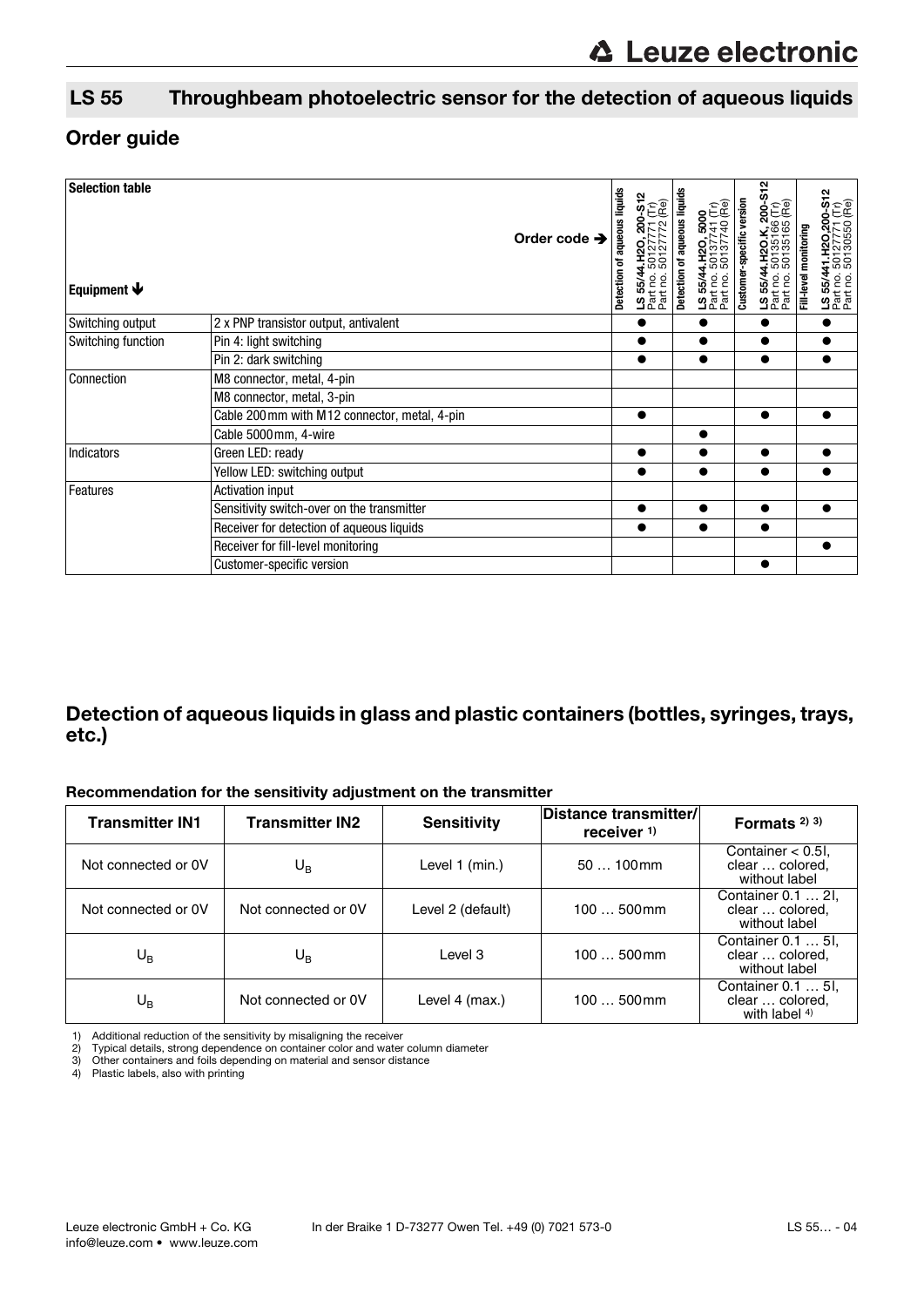## Notice on correct alignment and sensitivity selection

1. Mount transmitter and receiver. For receiver, provide for possibility of tilting 0° ... 15°.

The bottles should not be detected directly in front of the receiver. Observe the following installation recommendation:



### 2.Exactly align the optical axis.

3.Rough adjustment of the sensitivity on the transmitter according to the sensitivity table.

## Rough adjustment of the sensitivity

TRANSMITTER **RECEIVER** 



- 4.Check: empty bottle must not result in interruption.
- In the event of interruption: increase sensitivity (on transmitter: IN1, IN2) or reduce the transmitter/receiver distance. 5.Filled bottle must consistently result in interruption.

Otherwise, reduce the sensitivity (on transmitter: IN1, IN2) and/or fine tune the sensitivity.



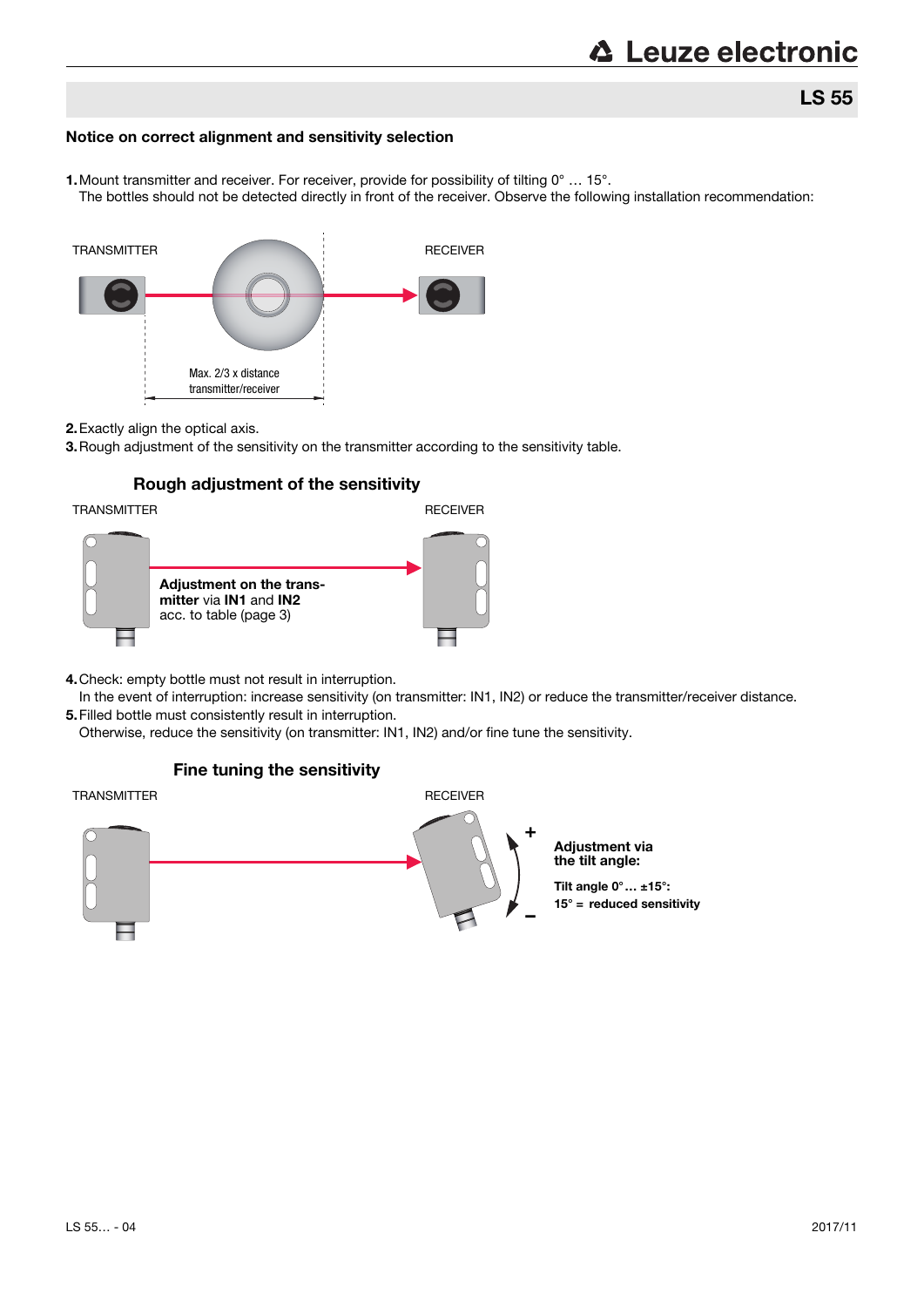## LS 55 Throughbeam photoelectric sensor for the detection of aqueous liquids

## Fill-level monitoring with glass and plastic containers

The photoelectric sensor can be used to determine fill levels during the filling of containers with beverages (e.g., water, fruit juices, beer, wine, milk) or aqueous solutions (e.g., cleaners, acids, bases, alcohols).

### Recommendation for the sensitivity adjustment on the transmitter

A transmitter adjustment is not normally necessary, i.e., inputs IN1 and IN2 on the transmitter remain disconnected. If the sensor does not generate a switching signal with this setting, the transmitting power must be reduced to level 1 (min.) according to the table on page 3"Recommendation for the sensitivity adjustment on the transmitter".

### Notice on correct alignment of the photoelectric sensor

In principle, transmitter and receiver can be mounted at any distance to the container. If feasible, we recommend a distance of 10 - 40 mm.



1.The optical axis of transmitter and receiver must be exactly oriented horizontally as well as vertically.

Refer to the dimensioned drawing on page 2 for the orientation of the optical axis.

2.At the position where the fill level is to be monitored, the light beam must not be directed through the filling beam.

- 3.The optical axis must pass through the bottle at a distance of at least 15 mm from the outer wall of the container.
- 4. The fill-level monitoring is largely independent of the bottle geometry, thickness or color. If the surface of the liquid is smooth and level during the filling process, very good reproducibility of typically 0.2 to 0.5 mm can be achieved. The more wavy or turbulent the surface of the liquid is during the filling process, the lower the reproducibility. No generalizations can be made here; values must be determined through practical trials.